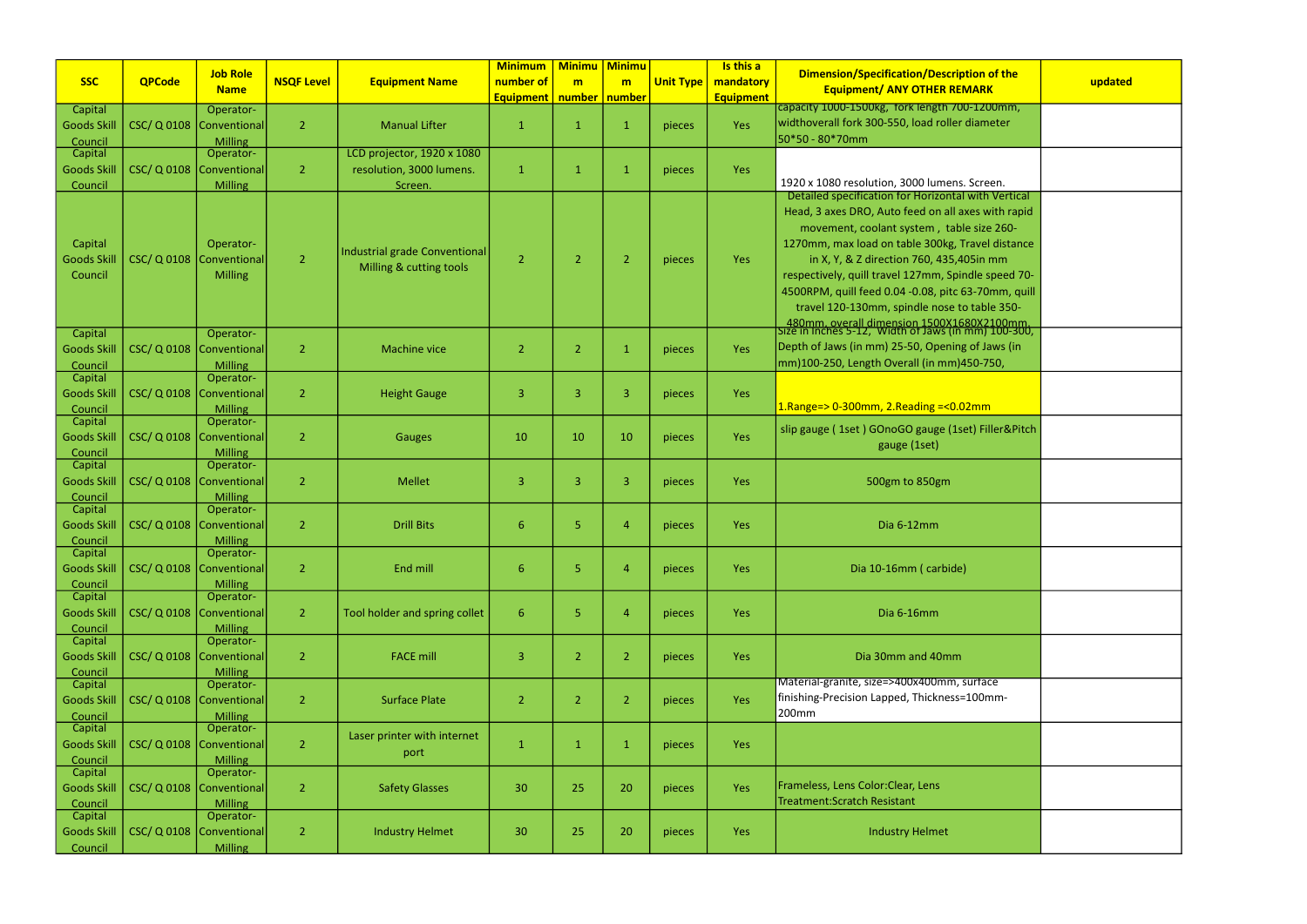| Capital            |           | Operator-                   |                |                                  |                |                |                  |        |            |                                                     |
|--------------------|-----------|-----------------------------|----------------|----------------------------------|----------------|----------------|------------------|--------|------------|-----------------------------------------------------|
| <b>Goods Skill</b> | CSC/Q0108 | Conventional                | $\overline{2}$ | Apron                            | 30             | 25             | 20               | pieces | <b>Yes</b> | Apron                                               |
| Council            |           | <b>Milling</b>              |                |                                  |                |                |                  |        |            |                                                     |
| Capital            |           | Operator-                   |                |                                  |                |                |                  |        |            |                                                     |
| <b>Goods Skill</b> | CSC/Q0108 | Conventional                | $\overline{2}$ | Safety shoes with steel toe      | 30             | 25             | 20               | pieces | Yes        | safety shoes                                        |
| Council            |           | <b>Milling</b>              |                |                                  |                |                |                  |        |            |                                                     |
| Capital            |           | Operator-                   |                |                                  |                |                |                  |        |            |                                                     |
| <b>Goods Skill</b> | CSC/Q0108 | Conventional                | $\overline{2}$ | Industry hand gloves             | 30             | 25             | 20               | pieces | Yes        | Industry hand gloves                                |
| Council<br>Capital |           | <b>Milling</b><br>Operator- |                |                                  |                |                |                  |        |            |                                                     |
|                    | CSC/Q0108 | Conventional                | $\overline{2}$ | <b>Centre Punch</b>              | 5              | 5              | 5                |        |            |                                                     |
| <b>Goods Skill</b> |           |                             |                |                                  |                |                |                  | pieces | Yes        |                                                     |
| Council<br>Capital |           | <b>Milling</b><br>Operator- |                |                                  |                |                |                  |        |            |                                                     |
| <b>Goods Skill</b> | CSC/Q0108 | Conventional                | $\overline{2}$ | Hammer                           | 4              | 4              | $\overline{4}$   | pieces | Yes        | ball peen (2 nos weight=800gm), mallet (2 nos       |
| Council            |           | <b>Milling</b>              |                |                                  |                |                |                  |        |            | weight=450-600gm)                                   |
| Capital            |           | Operator-                   |                |                                  |                |                |                  |        |            |                                                     |
| <b>Goods Skill</b> | CSC/Q0108 | Conventional                | $\overline{2}$ | <b>Combination Plier</b>         | 5              | 5              | 5                | pieces | Yes        | 150 mm                                              |
| Council            |           | <b>Milling</b>              |                |                                  |                |                |                  |        |            |                                                     |
| Capital            |           | Operator-                   |                |                                  |                |                |                  |        |            |                                                     |
| <b>Goods Skill</b> | CSC/Q0108 | Conventional                | $\overline{2}$ | <b>Vice Mounted Tables 3Ft X</b> | $\overline{2}$ | $\overline{2}$ | $\overline{2}$   | pieces | Yes        | 4 (Bench Vices)                                     |
| Council            |           | <b>Milling</b>              |                | 3Ft X 2.5Ft(H)                   |                |                |                  |        |            |                                                     |
| Capital            |           | Operator-                   |                |                                  |                |                |                  |        |            | 1. out side (0-150mm, least count=0.02mm, 3         |
| <b>Goods Skill</b> | CSC/Q0108 | Conventional                | $\overline{2}$ | Vernier Caliper 150/300MM        | 6              | 6              | $\boldsymbol{6}$ | pieces | Yes        | pieces), 2. out side (0-150mm, least count=         |
| Council            |           | <b>Milling</b>              |                |                                  |                |                |                  |        |            | 0.02mm, 3 pieces),                                  |
| Capital            |           | Operator-                   |                |                                  |                |                |                  |        |            |                                                     |
| <b>Goods Skill</b> | CSC/Q0108 | Conventional                | $\overline{2}$ | <b>Number Punch</b>              | $\overline{2}$ | $\overline{2}$ | $\overline{2}$   | sets   | Yes        |                                                     |
| Council            |           | <b>Milling</b>              |                |                                  |                |                |                  |        |            | 1set                                                |
| Capital            |           | Operator-                   |                |                                  |                |                |                  |        |            |                                                     |
| <b>Goods Skill</b> | CSC/Q0108 | Conventional                | $\overline{2}$ | <b>Scrap Box</b>                 | $\overline{2}$ | $\overline{2}$ | $\overline{2}$   | boxes  | <b>Yes</b> |                                                     |
| Council            |           | <b>Milling</b>              |                |                                  |                |                |                  |        |            |                                                     |
| Capital            |           | Operator-                   |                |                                  |                |                |                  |        |            |                                                     |
| <b>Goods Skill</b> | CSC/Q0108 | Conventional                | $\overline{2}$ | <b>Generator Set</b>             | $\mathbf{1}$   | $\mathbf{1}$   | $\mathbf{1}$     | pieces | Yes        | Must be Able to take load of all machines at a time |
| Council            |           | <b>Milling</b>              |                |                                  |                |                |                  |        |            |                                                     |
| <b>Capital</b>     |           | Operator-                   |                |                                  |                |                |                  |        |            |                                                     |
| <b>Goods Skill</b> | CSC/Q0108 | Conventional                | $\overline{2}$ | Soft jaws                        | 3              | 3              | 3                | pieces | Yes        |                                                     |
| Council            |           | <b>Milling</b>              |                |                                  |                |                |                  |        |            |                                                     |
| Capital            |           | Operator-                   |                | Micrometer - external, 0-25      |                |                |                  |        |            | Micrometer - external, 0-25 mm, 25 -50 mm, 50 -     |
| <b>Goods Skill</b> | CSC/Q0108 | Conventional                | $\overline{2}$ | mm, 25 -50 mm, 50 - 75 mm.       | 3              | 3              | 3                | pieces | Yes        | 75 mm.                                              |
| Council<br>Capital |           | <b>Milling</b><br>Operator- |                |                                  |                |                |                  |        |            | 1. Measuring Range=> 0-25.4mm 2. Display Type:3.    |
| <b>Goods Skill</b> | CSC/Q0108 | Conventional                | $\overline{2}$ | Bore gauge 18 - 35 mm            | 3              | 3              | 3                | pieces | Yes        | Analog, 4.Accuracy: 0.01mm, 5.Measuring Range=>     |
|                    |           | <b>Milling</b>              |                |                                  |                |                |                  |        |            | 10-18mm                                             |
| Council<br>Capital |           | Operator-                   |                |                                  |                |                |                  |        |            |                                                     |
| <b>Goods Skill</b> | CSC/Q0108 | <b>Conventional</b>         | $\overline{2}$ | Plug gauge 10, 16 dia.           | 3              | 3              | 3                | pieces | Yes        |                                                     |
| Council            |           | <b>Milling</b>              |                |                                  |                |                |                  |        |            | 10-20 dia in mm                                     |
| Capital            |           | Operator-                   |                |                                  |                |                |                  |        |            |                                                     |
| <b>Goods Skill</b> | CSC/Q0108 | Conventional                | $\overline{2}$ | Thread plug gauge                | 3              | 3              | 3                | pieces | Yes        |                                                     |
| Council            |           | <b>Milling</b>              |                |                                  |                |                |                  |        |            | M8, M10, M12 with standard ISO pich (metric)        |
| Capital            |           | Operator-                   |                |                                  |                |                |                  |        |            |                                                     |
| <b>Goods Skill</b> | CSC/Q0108 | Conventional                | $\overline{2}$ | Ring gauge for setting bore      | $\overline{3}$ | 3              | 3                | pieces | Yes        |                                                     |
| Council            |           | <b>Milling</b>              |                | dial gauge $-$                   |                |                |                  |        |            | Dia 10, 12, 14,16mm                                 |
| Capital            |           | Operator-                   |                | Feeler gauge for work offset     |                |                |                  |        |            |                                                     |
| <b>Goods Skill</b> | CSC/Q0108 | Conventional                | $\overline{2}$ |                                  | 3              | 3              | 3                | pieces | Yes        |                                                     |
| Council            |           | <b>Milling</b>              |                | setting                          |                |                |                  |        |            | 1set                                                |

| nos                                                     |  |
|---------------------------------------------------------|--|
|                                                         |  |
|                                                         |  |
| $\overline{\mathsf{m}}, \overline{\mathsf{3}}$<br>$t =$ |  |
|                                                         |  |
|                                                         |  |
| at a time                                               |  |
|                                                         |  |
| mm, 50 –                                                |  |
| Туре:3.<br>Range=>                                      |  |
|                                                         |  |
| tric)                                                   |  |
|                                                         |  |
|                                                         |  |